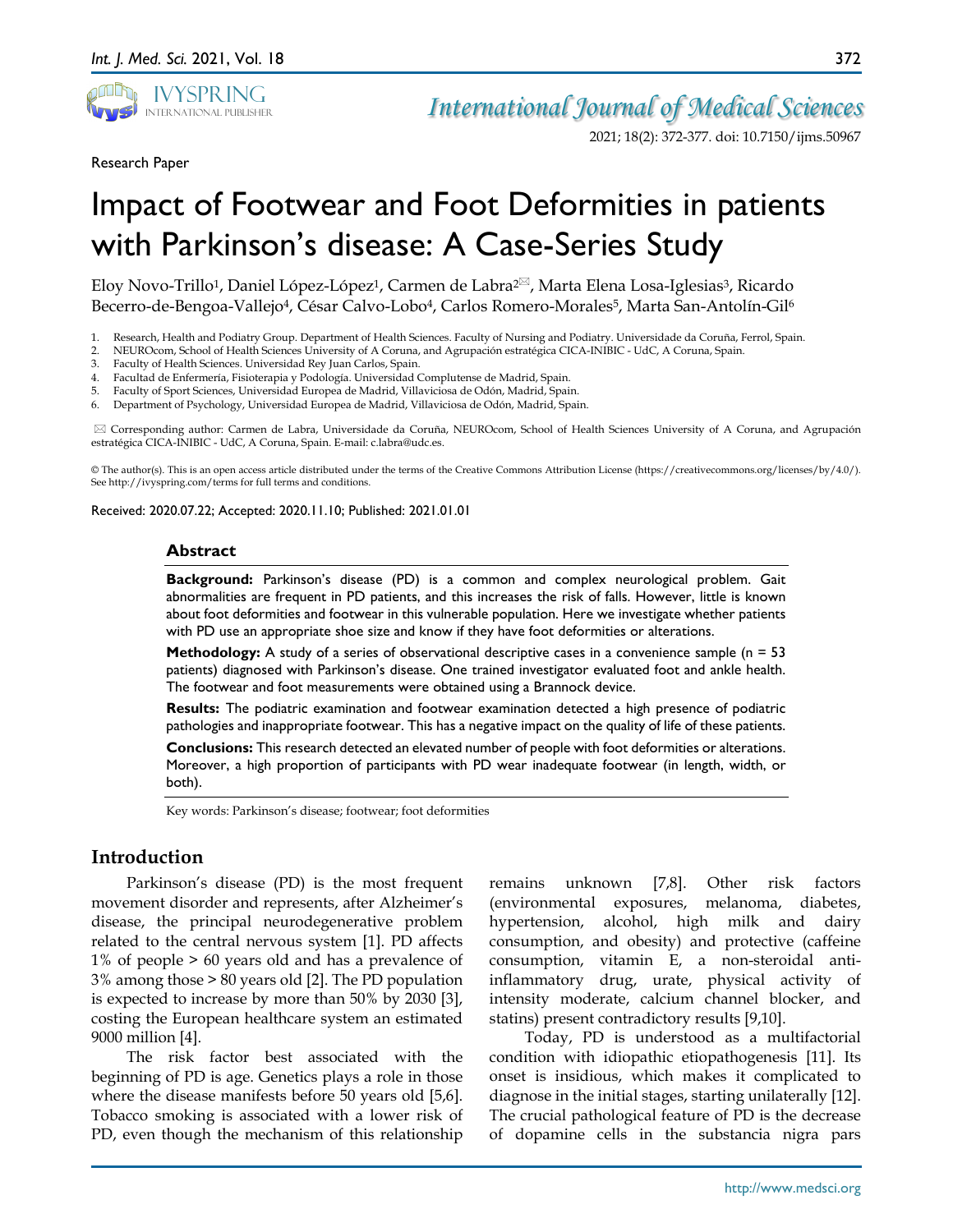compacta; another hallmark is Lewy pathology, the protein α-synuclein accumulates abnormally inside in cell body and degenerates neurons of the nervous system [13]. These results in a movement disorder characterized by the following motor signs: tremor, bradykinesia, muscular rigidity, and postural instability [14].

The relationship between foot symptoms and PD include alterations in the cycle of gait, characterized by a decrease in stride length [15]. PD patients manifest significant differences in heel contact and a lowered foot uprising during the swing phase [16]; hence they have an elevated risk of falling [17]. This is exacerbated among people who have freezing of gait (FOG) [18].

Falls represent an important problem. Between 60 and 70% of persons with PD fall each year, with social and health consequences, including reduced quality of life and increased hospitalization, fractures, health spending, and mortality [19].

Postural instability responds poorly to drug therapy, so it is essential to investigate new action strategies. Recent research shows that plantar foot stimulation has a positive effect on the step and stride length and has a positive effect on walking stability [20]. A type of mechanical foot and ankle device has been shown to improve walking and decrease the recurrence of FOG [21]. The range of motion (ROM) of the ankle is altered, so performing therapeutic actions on this joint will help improve the cycle of gait [22].

Foot dystonia is frequent and might appear at the beginning of PD as an initial manifestation of the disease, inducing an abnormal posture with inversion of the foot and extension of the Hallux [23]. This negatively affects the quality of life, producing pain and making it difficult to wear footwear [24]. Although botulinum toxin is routinely used as a therapeutic, more studies are needed to support the notion that this is an effective treatment [25,26].

Foot problems affect posture and can induce falls among the elderly [27,28]. We found only one study that addresses this topic. The authors used of a 22-question survey and found that half suffer from foot problems, and a third find it difficult to wear footwear [29]. Also, no studies have analyzed footwear, which can alter gait patterns in people and is recognized as a modifiable risk factor in falls prevention [30,31]. Because of this, laser shoes have been designed to alleviate FOG, offering a promising intervention in the future [32].

Here we analyze whether patients with PD use an appropriate shoe size and are knowledgeable about whether they have foot deformities or alterations. Our hypothesis is that patients with PD present foot disorders and wear inadequate footwear.

# **Materials and Methods**

## **Design**

Study of a series of observational descriptive cases [33], describing the state of health of the foot and its relationships with footwear, to monitor their health in patients with PD.

## **Sample**

Fifty-three subjects diagnosed with PD participated in the study between 28 January 2020 and 3 March 2020. Participants were recruited by convenience sampling.

Inclusion criteria consisted: signed informed consent, individuals diagnosed with PD by their specialist physician and not having compromised balance. Individuals that are in stage I and II, according to Hoehn and Yahr stage. The exclusion criteria include having a significant cognitive impairment that prevents them from consenting to participate in the study and understanding the guidelines of the test indicated, or having a surgical history of the lower limb or a recent fracture that prevents the person from performing the study.

## **Procedure**

One trained investigator picked up the measurements, following the protocol of previous studies in other vulnerable populations, such as people with Alzheimer's disease and rheumatoid arthritis [34,35].

Initial measures of the participants include: 1) demographic variables (age and gender); 2) anthropometric variables (height in centimeters, weight in kilograms, with the patient in orthostatic position and barefoot); and 3) variable body mass index (BMI) calculated from the height in meters and weight in kilograms applying Quetelet's equation  $(BMI = weight / height^2)$  [36].

A physical examination of the foot and ankle was carried out to determine the presence of podiatric pathologies. The general health of the foot was evaluated, observing the state of the skin, and giving attention to the presence of hyperkeratosis or nail diseases [37].

ROM of the first metatarsophalangeal joint (one MTP) was assessed using a goniometer [38]. Functional Hallux Limitus was considered present when one MTP did not reach 65º in extent. Hallux Rigidus was considered present when there is no movement in the extension of one MTP or this plus less than 10º. In parallel, the ROM of the ankle joint (AJ) to dorsiflexion was assessed using the Silfverskiöld test [39]. Equinus deformity was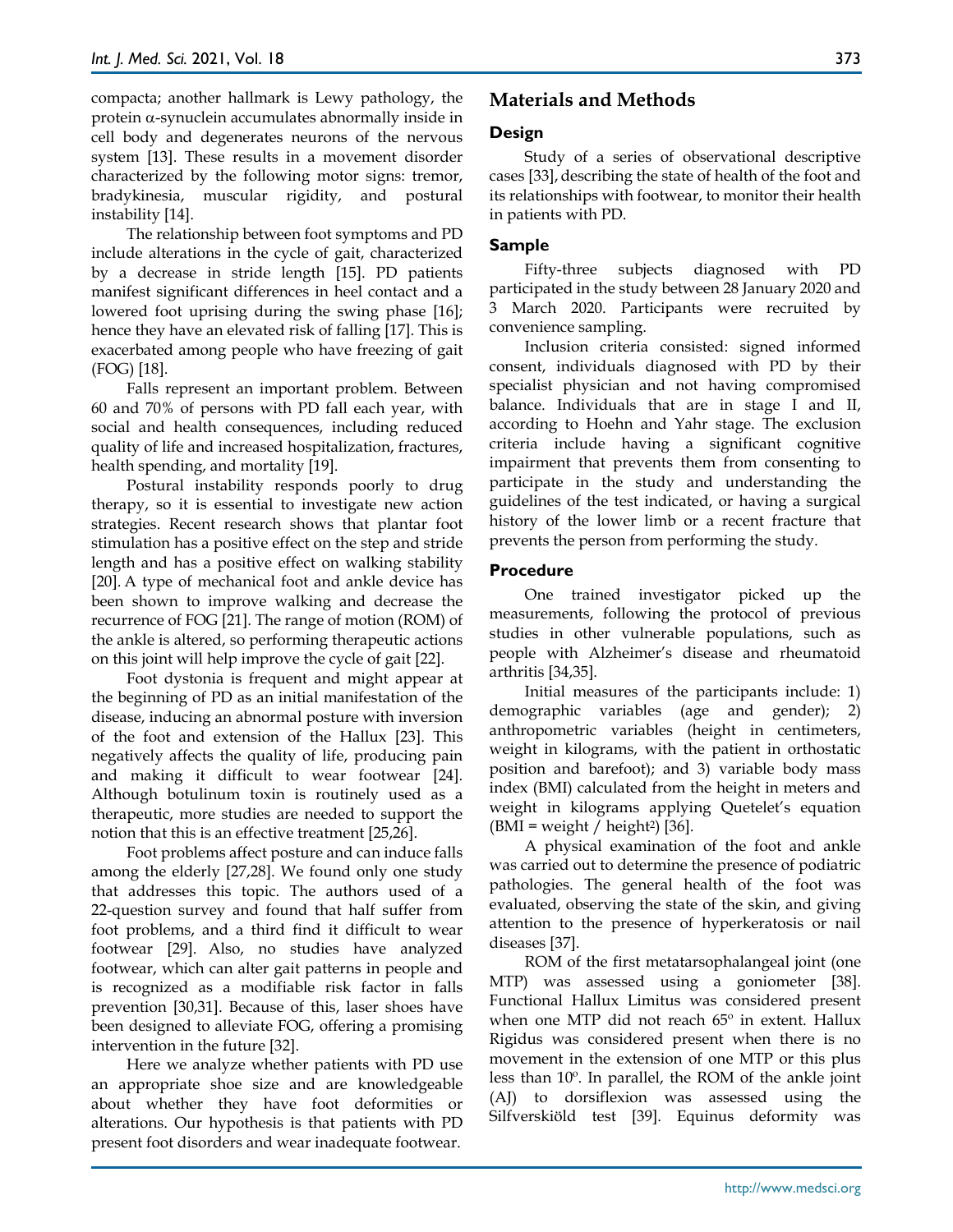considered present when AJ did not possess 10º at dorsiflexion.

The presence of Hallux Abductus Valgus (HAV) and digital deformities were tested with the patient in a bipedal position. The Manchester Scale [40] was used to catalog HAV deformity. This clinical stopover determines four levels of HAV: none, mild, moderate, and severe. It shows excellent interobserver reliability and, in contrast to radiographs, shows high interrater reliability (intraclass interrelation coefficient bigger than 0.96) [41].

We measured both the foot and the shoe size using a Brannock device, a validated measuring instrument (MedicalTtrain; Madrid, Spain). The foot exploration consisted of assessing the longitude and broadness of the foot using the validated Brannock device [42]. This instrument has been shown to be safe, with an intraclass interrelation coefficient of 0.96–0.99 [43]. Every patient remained in an orthostatic position, barefooted, and with their weight evenly distributed, with the objective of ensuring that the tissues of the foot have extended and feet acquired maximum size. The investigator put the foot of the patient in the device, with the heel positioned in the heel cup. Then, a moveable arch length pointer is placed in the first metatarsal head. The highest number is then used in the moveable width bar. An identical protocol was used to evaluate the other foot, as well as to analyze shoe size.

The sample size was calculated with a statistic calculator designed by Unidad de Epidemiología Clínica y Bioestadística [44]. The calculations took into account the number of individuals with PD in the autonomous community of Galicia, which has a total population of 2,699,499 [45], with 4.91% of the population having PD [46].

To estimate a predominance of pathologies in the ankle-foot complex of 50% ( $p = 0.5$ ) with a confidence level of 95% ( $\alpha$  = 0.05), the precision of  $\pm$  14% and assuming an information loss of 8%, it is necessary to evaluate 53 people.

#### **Statistical Analysis**

Statistical analyses were performed using SPSS 24.0 (IBM Corp, Armonk, NY, USA). P-values < 0.05 were considered statistically significant.

Sociodemographic and anthropometric variables

Categorical variables appear as total values and percentages, while the quantitative variables are represented as mean, standard deviation, and maximum and minimum values. The Chi-squared  $(\chi^2)$ test was used to collate the categorical variables of foot and shoe measurements.

### **Ethical Considerations**

This investigation was authorized by the Research and Ethics Committee of the University of Coruña, file number 2019-0018. This study followed the principles of the Declaration of Helsinki, and the Oviedo Convention.

Each patient was given a document on the characteristic of the study, and they had the opportunity to clarify any doubts with the researcher. Also, all participants gave their informed consent, participating freely and voluntarily in the study.

## **Results**

Demographic and anthropometric variables show a normal distribution ( $p > 0.05$ ). Fifty-three patients finished every phase of the investigation process, 36 of whom were male (67.9%) and 17 female (32.1%), with a mean ( $\pm$  SD) age of 68.15  $\pm$  9.73 years (range, 42 to 89 years old).

We observed statistically significant differences (*p* < 0.05) in age, body weight, and stature, but no significant differences in BMI, in which overweight is observed (mean =  $27.85 \pm 3.63$ ). The initial measurements of the participants are given in **Table 1.**

The podiatric examination detected that 88.68%  $(n = 47)$  of the participants present some type of podiatric pathology. The physical examination of the skin revealed that 71.7% (n = 38) had nail disorders or hyperkeratosis; the physical examination of the joints showed that  $56.6\%$  (n = 30) had hallux limitus functional, 24.5% (n = 13) had hallux rigidus, 71.7% (n  $=$  38) had ankle equinus, and 45.3% (n  $=$  24) had hallux abductus valgus and deformed toes.

**Table 1.** Variables sociodemographic and anthropometric of the sample with PD

|                          | Total group mean $\pm$ SD (n=53) | Male mean $\pm$ SD (n=36)      | Female mean $\pm$ SD (n=17)    | $v$ -value* |
|--------------------------|----------------------------------|--------------------------------|--------------------------------|-------------|
| Age (years)              | $68.15 \pm 9.73$ (42-89)         | $69.97 \pm 9.25$ (48-89)       | $64.29 \pm 9.99$ (42-89)       | 0.047       |
| Weight (years)           | $75.87 \pm 10.92$ (52-96)        | $78.56 \pm 9.48$ (61-95)       | $70.18 \pm 11.84$ (52-96)      | 0.008       |
| Height (m)               | $165.06 \pm 8.49$ (150-183)      | $168.78 \pm 7.34$ (155-183)    | $157.76 \pm 5.36$ (150-169)    | 0.000       |
| BMI (kg/m <sup>2</sup> ) | $27.85 \pm 3.63$ (22.51-39.45)   | $27.57 \pm 2.75$ (22.84-34.89) | $28.43 \pm 5.07$ (22.51-39.45) | 0.518       |

Abbreviations: BMI, body mass index; SD, standard deviation; Mean ± SD, range (minimum – maximum). In all the analyses *p* < 0.05 (with a 95% confidence interval) was considered statistically significant. \*Students' *t* test for independent samples was used for the analysis data.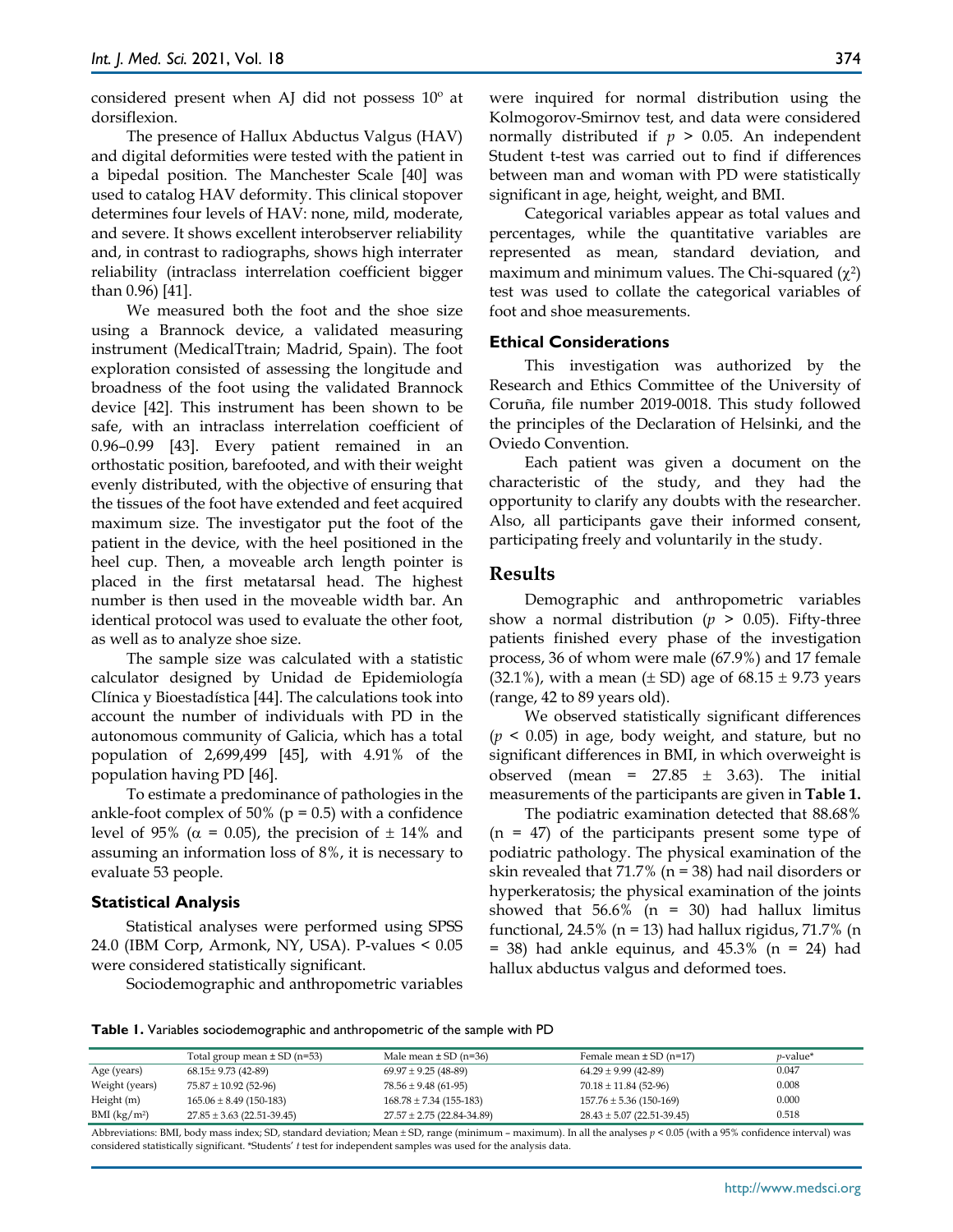After metering foot and footwear size, we determine that  $75.5\%$  (n = 40) of participants for the right foot and  $60.4\%$  (n = 32) of participants for the left foot use inadequate footwear, either in length, width, or both. As shown in **Table 2**, on the right and left feet, 41.5% (n = 22) and 26.4% (n = 14) wear appropriate footwear in length but not in width. Only 24.5% (n = 13) (on the right foot) and 39.6% (n = 21) (on the left foot) of participants used properly sized footwear.

**Table 2.** Foot and shoe measurements

| Standing position   | Excessive<br>shoe width | width | Correct shoe Insufficient Total p-value*<br>shoe width |                |       |
|---------------------|-------------------------|-------|--------------------------------------------------------|----------------|-------|
| Right foot          |                         |       |                                                        |                | 0.025 |
| Shoe size too big   | 3                       | 9     | 3                                                      | 15             |       |
| Correct shoe size   | 1                       | 13    | 22                                                     | 36             |       |
| Shoe size too small | $\Omega$                | 0     | 2                                                      | 2              |       |
| Total               | 4                       | 22    | 27                                                     | 53             |       |
| Left foot           |                         |       |                                                        |                | 0.137 |
| Shoe size too big   | 2                       | 10    | 3                                                      | 15             |       |
| Correct shoe size   | 2                       | 21    | 14                                                     | 36             |       |
| Shoe size too small | $\Omega$                | 0     | 2                                                      | $\overline{2}$ |       |
| Total               | 3                       | 31    | 19                                                     | 53             |       |

Note: In all the analyses *p* < 0.05 (with a 95% confidence interval) was considered statistically significant.

\*Chi-squared test was used.

## **Discussion**

The results of this research detected that participants have a high presence of foot deformities and use inappropriate footwear.

Our results are in line with the findings of previous podiatry studies in other vulnerable populations relating to footwear and foot health, by means of podiatric examination. The results are in line with the study by Bowen et al., which reported that 53% of 218 respondents with PD have foot problems. Also, Son et al. observed a decrease in the ROM of the ankle joint when analyzing the kinematics of gait; this is consistent with the results of our study, in which 71.7% have equinus ankle.

Various authors [47-49] state that the use of incorrectly sized footwear in length and width measurements is significantly associated with poor foot health, decreased quality of life, and increased pain, foot deformities, dermatological alterations, and falls. They also indicated that a large proportion of the population, around 63–72%, is wearing improperly sized footwear (in length and width measurements) [50]. These findings are consistent with our results, where 75.5% (right foot) and 60.4% (left foot) of participants use inappropriate footwear, and a high proportion has a foot deformity.

The results are consistent with other similar studies in aging populations without Parkinson's. For example, Tovaruela et al. state that 84.93% of a total of 166 patients with rheumatoid arthritis have foot problems, and only 38.5% are using appropriate footwear. Also, López et al. [51], in an aged sample with 100 participants, reported that 88% suffer from foot problems, and 83% use inappropriate footwear. Finally, Harrison et al. [52] reported in 100 diabetic patients that only 20% use appropriate footwear, according to measurement length and width. Furthermore, several studies have reported an increase in podiatric pathologies with aging [53,54]. In our study, the podiatric examination detected that 88.68% of the participants present some type of podiatric pathology.

Approximately 70% of falls have intrinsic causes, such as turning and improper stepping, aggravated by a low sensory innervation of the foot. It is known that the presence of podiatric pathologies increases the risk of falls [55].

The research has some limitations. First, the sample size is small; it would be beneficial to include participants all over Spain that strengthen the results of the study and might recognize more variables involved. Second, despite having performed a sample size calculation, it would be advantageous to have carried out a previous pilot study, which might have improved the quality of the study. Third, only one investigator analyzed the variables of participants; future investigations would involve a minimum of two investigators, one for podiatric examination and another for footwear exploration. Finally, data contrast with a control group without PD would strengthen the data. The absence of information about demographics characteristics and podiatric history should be taken into account.

Thus, podiatrists have an important role among this vulnerable population, which includes developing prevention programs, podiatry, and footwear education. All this will have an assertive impact on foot health and welfare in this vulnerable population. Additionally, shoe companies must dispose of an appropriately wide selection of footwear that allows accommodating the real morphology of the foot, especially in the transverse arch. We propose that a wider range of widths for each shoe should be available, so that it allows accommodating feet with wider dimensions.

This study provides novel data on the presence of foot deformities and footwear in people with PD. Further studies are needed for diverse strategies and interventions that enhance the general health and foot health in people with PD.

#### **Conclusions**

This research detected an elevated number of people with foot deformities or alterations. Moreover,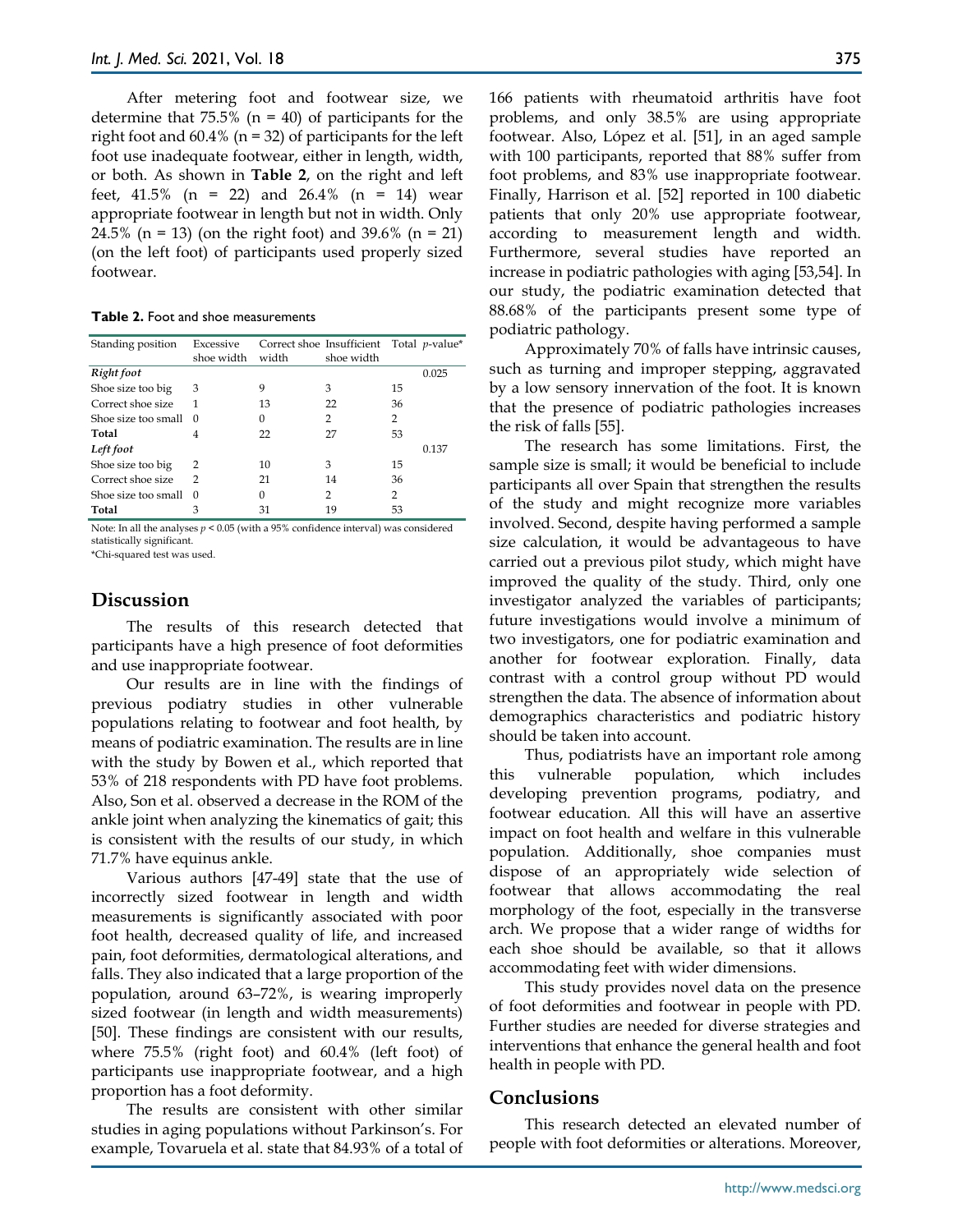a high presence of participants with PD wears inadequate footwear in length, width, or both.

## **Competing Interests**

The authors have declared that no competing interest exists.

#### **References**

- 1. Kalia LV, Lang AE. Parkinson's disease. Lancet. 2015; 386: 896–912
- 2. Benito Leon J. Epidemiology of Parkinson's disease in Spain and its contextualisation in the world. Rev Neurol. 2018; 66 (4): 125–134.
- 3. Dorsey ER, Constantinescu R, Thompson JP, et al. Projected number of people with Parkinson disease in the most populous nations, 2005 through 2030. Neurology. 2007; 68: 384–386.
- 4. Maresova P, Klimova B, Novotny M, Kuca K. Alzheimer's and Parkinson's Diseases: Expected Economic Impact on Europe-A Call for a Uniform European Strategy. J Alzheimers Dis. 2016; 54.
- 5. Schapira AH, Jenner P. Etiology and pathogenesis of Parkinson's disease. Mov Disord. 2011; 26: 1049-1055.
- Xie F, Gao X, Yang W, et al. Advances in the Research of Risk Factors and Prodromal Biomarkers of Parkinson's Disease. ACS Chem Neurosci. 2019; 10: 973–990.
- 7. Delamarre A, Meissner WG. Epidemiology, environmental risk factors and genetics of Parkinson's disease. Presse Med. 2017; 46: 175–181.
- 8. Searles Nielsen S, Gallagher LG, Lundin JI, et al. Environmental tobacco smoke and Parkinson's disease. Mov Disord. 2012; 27: 293–296.
- 9. Ascherio A, Schwarzschild MA. The epidemiology of Parkinson's disease: risk factors and prevention. Lancet Neurol. 2016; 15: 1257–1272.
- 10. Gazewood JD, Richards DR, Clebak K. Parkinson disease: an update. Am Fam Physician. 2013 Feb 15; 87: 267-73.
- 11. Obeso JA, Stamelou M, Goetz CG, et al. Past, present, and future of Parkinson's disease: A special essay on the 200th Anniversary of the Shaking Palsy. Mov Disord. 2017; 32: 1264–1310.
- 12. Tolosa E, Wenning G, Poewe W. The diagnosis of Parkinson's disease. Lancet Neurol. 2006; 5: 75–86.
- 13. Dickson DW. Neuropathology of Parkinson disease. Parkinsonism Relat Disord. 2018; 46: 30–33.
- 14. Sveinbjornsdottir S. The clinical symptoms of Parkinson's disease. J Neurochem. 2016; 139: 318–324.
- 15. Creaby MW, Cole MH. Gait characteristics and falls in Parkinson's disease: A systematic review and meta-analysis. Parkinsonism Relat Disord. 2018; 57: 1–8.
- Kimmeskamp S, Hennig EM. Heel to toe motion characteristics in Parkinson patients during free walking. Clin Biomech. 2001; 16: 806–812.
- 17. Sofuwa O, Nieuwboer A, Desloovere K, Willems AM, Chavret F, Jonkers I. Quantitative gait analysis in Parkinson's disease: comparison with a healthy control group. Arch Phys Med Rehabil. 2005; 86: 1007–1013.
- 18. Son M, Cheon SM, Youm C, Kim Y, Kim JW. Impacts of freezing of gait on forward and backward gait in Parkinson's disease. Gait Posture. 2018; 61: 320-324.
- 19. Fasano A, Canning CG, Hausdorff JM, Lord S, Rochester L. Falls in Parkinson's disease: A complex and evolving picture. Mov Disord. 2017; 32: 1524–1536.
- 20. Brognara L, Navarro-Flores E, Iachemet L, Serra-Catalá N, Cauli O. Beneficial Effect of Foot Plantar Stimulation in Gait Parameters in Individuals with Parkinson's Disease. Brain Sci. 2020 Jan 27;10: 69.
- 21. Petrucci MN, MacKinnon CD, Hsiao-Wecksler ET. Modulation of anticipatory postural adjustments using a powered ankle orthosis in people with Parkinson's disease and freezing of gait. Gait Posture. 2019; 72: 188–194.
- 22. Shah J, Pillai L, Williams DK, et al. Increased foot strike variability in Parkinson's disease patients with freezing of gait. Parkinsonism Relat Disord. 2018; 53: 58–63.
- 23. Pouclet H, Derkinderen P, Lebouvier T. Foot dystonia heralding levodopa induced dyskinesias in Parkinson disease. Clin Neurol Neurosurg. 2013; 115: 235–236.
- 24. Mills R, Bahroo L, Pagan F. An update on the use of botulinum toxin therapy in Parkinson's disease. Curr Neurol Neurosci Rep. 2015; 15: 511.
- 25. Ashour R, Tintner R, Jankovic J. Striatal deformities of the hand and foot in Parkinson's disease. Lancet Neurol. 2005; 4: 423–431.
- 26. Gupta AD, Visvanathan R. Botulinum toxin for foot dystonia in patients with Parkinson's disease having deep brain stimulation: A case series and a pilot study. J Rehabil Med. 2016; 48: 559–562.
- 27. Spink MJ, Fotoohabadi MR, Wee E, Hill KD, Lord SR, Menz HB. Foot and ankle strength, range of motion, posture, and deformity are

associated with balance and functional ability in older adults. Arch Phys Med Rehabil. 2011; 92: 68–75.

- 28. Chaiwanichsiri D, Janchai S, Tantisiriwat N. Foot disorders and falls in older persons. Gerontology. 2009; 55: 296–302.
- 29. Bowen C, Ashburn A, Cole M, et al. A survey exploring self-reported indoor and outdoor footwear habits, foot problems and fall status in people with stroke and Parkinson's. J Foot Ankle Res. 2016; 9: 39.
- 30. Pereira MP, Orcioli-Silva D, de Sousa PN, Beretta VS, Gobbi LTB. The effects of habitual footwear in gait outcomes in people with Parkinson's disease. Gait Posture. 2019; 68: 111–114.
- 31. Kelsey JL, Procter-Gray E, Nguyen US, Li W, Kiel DP, Hannan MT. Footwear and Falls in the Home Among Older Individuals in the MOBILIZE Boston Study. Footwear Sci. 2010; 2: 123–129.
- 32. Barthel C, Nonnekes J, van Helvert M, et al. The laser shoes: A new ambulatory device to alleviate freezing of gait in Parkinson disease. Neurology. 2018; 90: 164–171.
- 33. [Internet]. Pita Fernández, S. Epidemiología. Conceptos básicos. Madrid; DuPont Pharma. https://www.fisterra.com/mbe/investiga/6tipos\_ estudios/6tipos\_estudios2.pdf.
- 34. López López D, Grela Fariña M, Losa Iglesias ME, Calvo Lobo C, Rodríguez Sanz D, Palomo López P et al. Clinical Aspects of Foot Health in Individuals with Alzheimer's Disease. Int J Environ Res Public Health. 2018; 15: 286.
- 35. Tovaruela Carrión N, Bengoa Vallejo R, Losa Iglesias ME, Palomo López P, Munuera Martínez P, Pérez García S, López López D. Accurately Determining Proper Shoe Size in Patients With Rheumatoid Arthritis. Rehabil Nurs. 2018; 43: 285-289.
- 36. Centers of Disease Control. Body Mass Index: Consideration for Practitioners; Centers of Disease Control: Atlanta, GA,USA, 2011.
- 37. Calvo Lobo C, Ramos García A, Losa Iglesias ME, López López D, Rodríguez Sanz D, Romero Morales C et al. The Relationship between Shoe Fitting and Foot Health of Persons with Down Syndrome: A Case Control Study. Int J Environ Res Public Health. 2018; 15.
- 38. Munuera Martínez P. El primer radio. Biomecánica y ortopodología. 1 ed. Madrid: Santander EXA. 2009.
- 39. Barouk P, Barouk LS. Clinical diagnosis of gastrocnemius tightness. Foot Ankle Clin. 2014; 19: 659–667.
- 40. Menz HB, Fotoohabadi MR, Wee E, Spink MJ. Validity of self-assessment of hallux valgus using the Manchester scale. BMC Musculoskelet Disord. 2010; 11:215.
- 41. Menz HB, Munteanu SE. Radiographic validation of the Manchester scale for the classification of hallux valgus deformity. Rheumatology. 2005; 44: 1061–1066.
- 42. [Internet] ACS I-S. Genuine Brannock Device. U.S.A. 2019. https://brannock. com/
- 43. Harrison SJ, Cochrane L, Abboud RJ, Leese GP. Do patients with diabetes wear shoes of the correct size? Int J Clin Pract. 2007; 61:1900– 1904.
- 44. Pita Fernández S. Determinación del tamaño muestral. Cad Aten Primaria. 1996, 3: 138–141.
- 45. [Internet] Instituto Galego de Estadística. Santiago de Compostela: IGE; 2019. https://www.ige.eu/web/index.jsp?paxina=001&idioma=gl.
- 46. [Internet] Instituto Nacional de Estadística. Encuesta de discapacidad, autonomía personal y situaciones de dependencia. Madrid: INE; 2008. https://www.ine.es/jaxi/Tabla.htm?path=/t15/p418/a2008/hogares/ p02/modulo1/l0/&file=04028.px&L=0.
- 47. Palomo López P, Bengoa Vallejo R, Losa Iglesias ME, Rodríguez Sanz D, Calvo Lobo C, López López D. Footwear used by older people and a history of hyperkeratotic lesions on the foot: A prospective observational study. Medicine. 2017; 96: 6623.
- 48. Hatton AL, Rome K. Falls, Footwear, and Podiatric Interventions in Older Adults. Clin Geriatr Med. 2019; 35: 161–171.
- 49. Davis AM, Galna B, Murphy AT, Williams CM, Haines TP. Effect of footwear on minimum foot clearance, heel slippage and spatiotemporal measures of gait in older women. Gait Posture. 2016;44:43–47.
- 50. Buldt AK, Menz HB. Incorrectly fitted footwear, foot pain and foot disorders: a systematic search and narrative review of the literature. J Foot Ankle Res. 2018; 11: 43.
- 51. López López D, Losa Iglesias ME, Becerro de Bengoa Vallejo R, et al. Optimal choice of footwear in the elderly population. Geriatr Nurs. 2015; 36: 458–461.
- 52. Harrison SJ, Cochrane L, Abboud RJ, Leese GP. Do patients with diabetes wear shoes of the correct size? Int J Clin Pract. 2007; 61: 1900– 1904.
- 53. Rodríguez-Sanz D, Tovaruela-Carrión N, López-López D, Palomo-López P. Romero-Morales C, Navarro-Flores E, Calvo-Lobo C. Foot disorders in the elderly: A mini-review. Disease-a-Month. 2017.